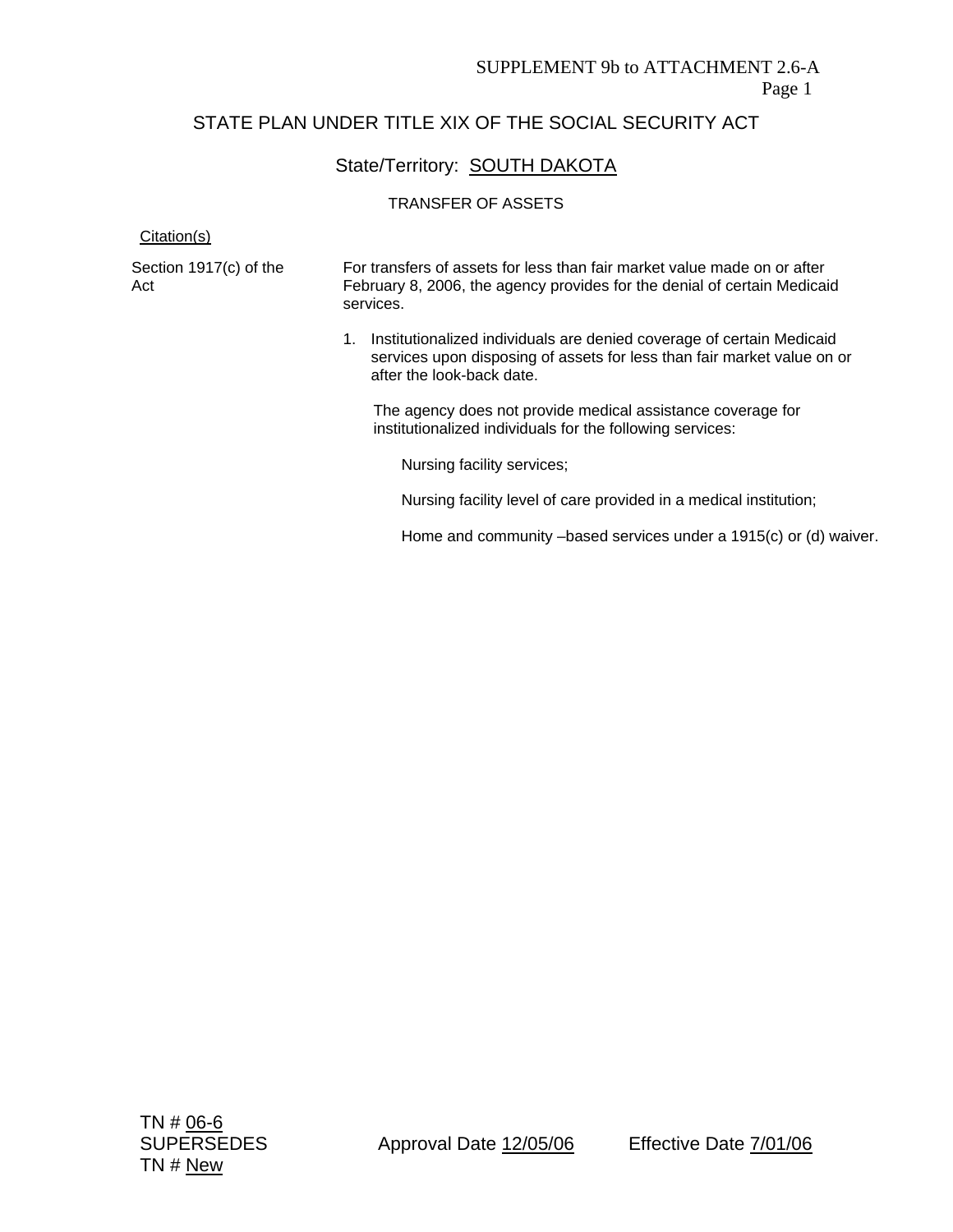### State/Territory: **SOUTH DAKOTA**

#### TRANSFER OF ASSETS (Continued)

#### Citation(s)

- 2. Non-institutionalized individuals:
	- The agency applies these provisions to the following noninstitutionalized eligibility groups. These groups can be no more restrictive than those set forth in Section 1905(a) of the Social Security Act:

The agency withholds payment to non-institutionalized individuals for the following services:

Home health services (Section 1905(a)(7));

Home and community care for functionally disabled elderly adults (Section 19905(a)(22));

Personal care services furnished to individuals who are not inpatients in certain medical institutions, as recognized under agency law and specified in Section 1905(a)(24);

**\_\_\_** The following other long-term care services for which payment for medical assistance is otherwise made under the agency plan.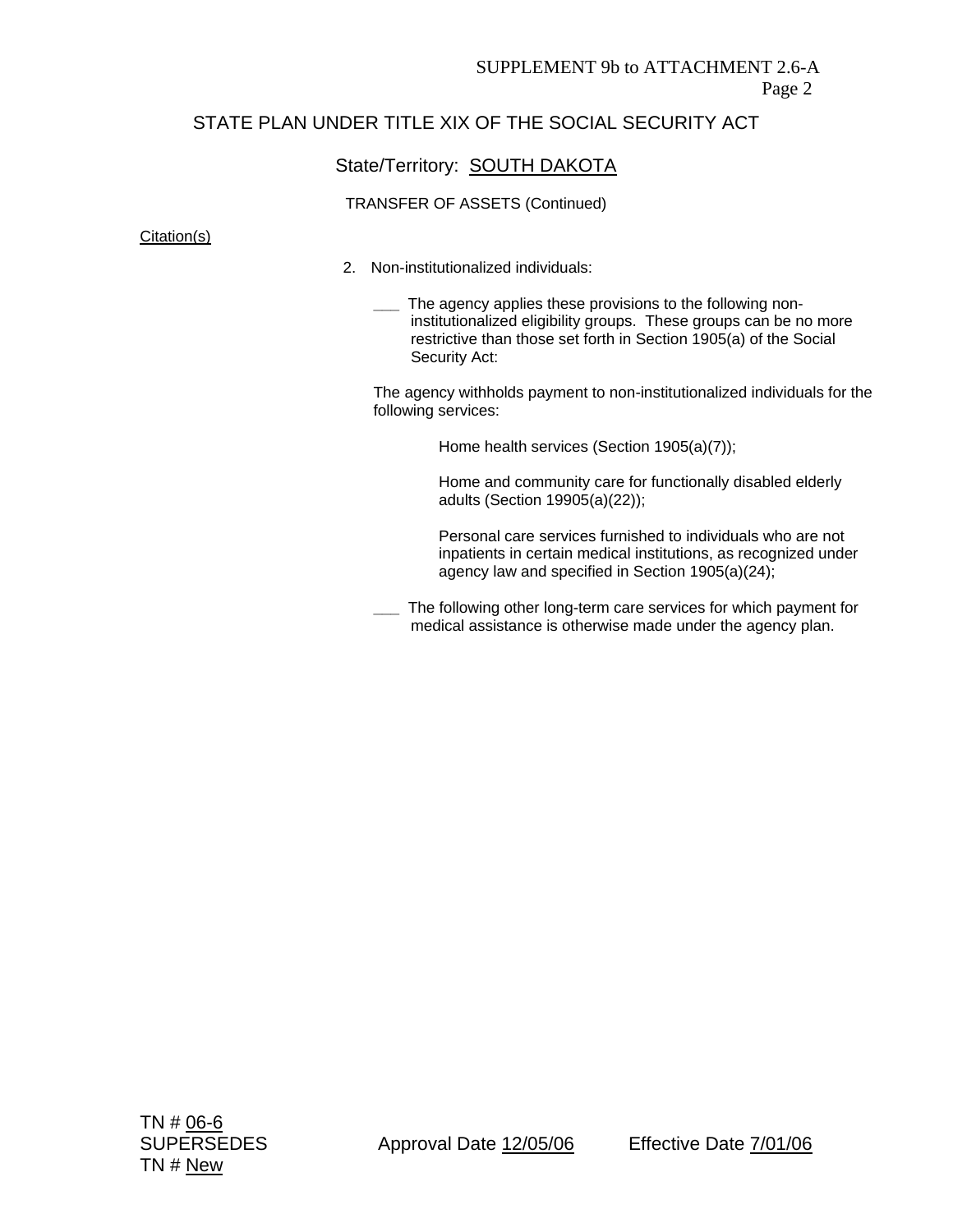## State/Territory: **SOUTH DAKOTA**

#### TRANSFER OF ASSETS (Continued)

#### Citation(s)

- 3. Penalty Date—The beginning of each penalty period imposed for an uncompensated transfer of assets is the later of:
	- the first day of a month during or after which assets have been transferred for less than fair market value;
	- The State uses the first day of the month in which the assets were transferred
	- **\_X\_** The State uses the first day of the month after the month in which the assets were transferred
	- or
	- the date on which the individual is eligible for medical assistance under the State plan and is receiving institutional level care services described in paragraphs 1 and 2 that, were it not for the imposition of the penalty period, would be covered by Medicaid;

AND

which does not occur during any other period of ineligibility for services by reason of a transfer of assets penalty.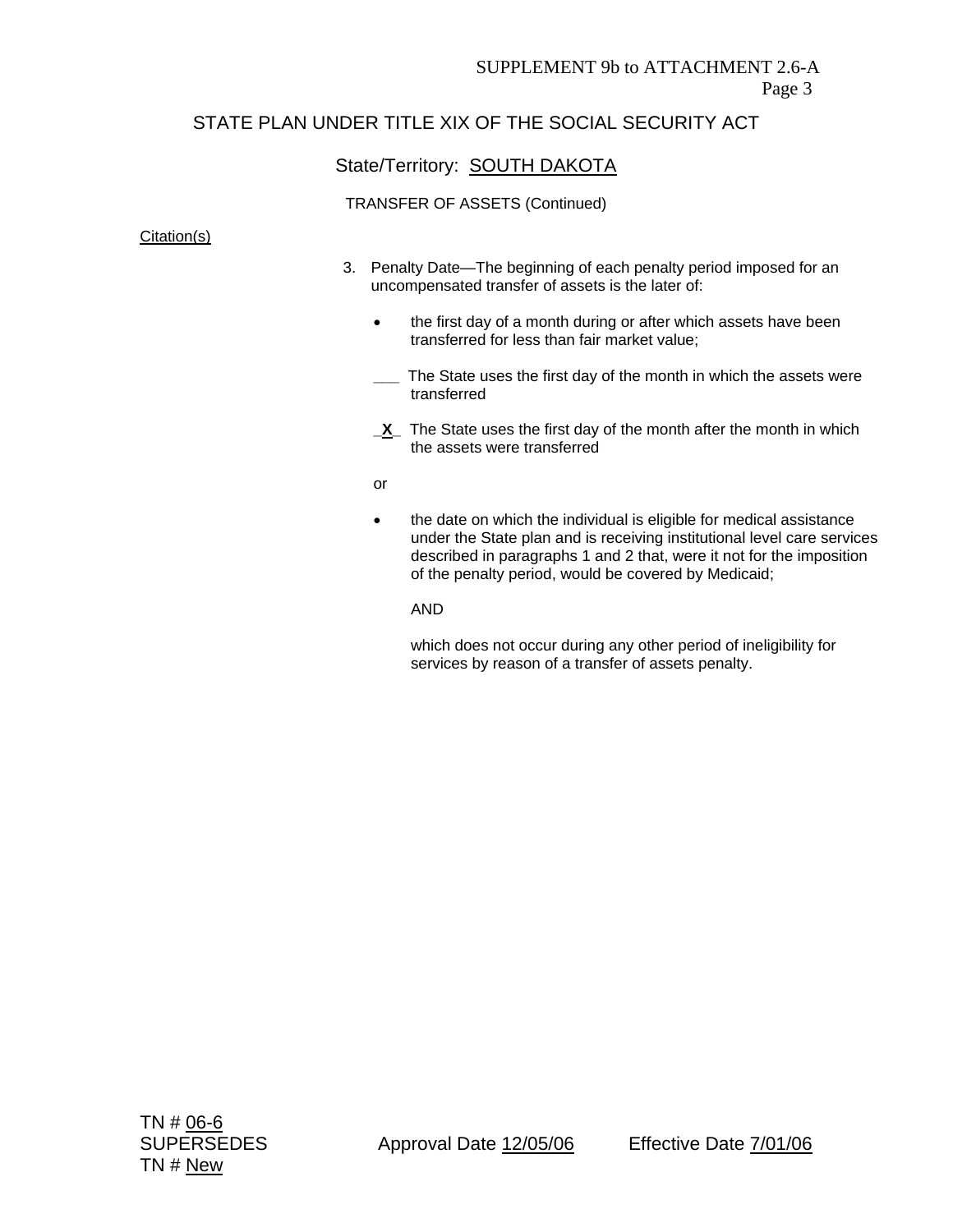### State/Territory: **SOUTH DAKOTA**

#### TRANSFER OF ASSETS (Continued)

#### Citation(s)

4. Penalty Period—Institutionalized Individuals—

In determining the penalty for an institutionalized individual, the agency uses:

- **<u>X</u>** the average monthly cost to a private patient of nursing facility services in the State at the time of application;
- **\_\_\_** the average monthly cost to a private patient of nursing facility services in the community in which the individual is institutionalized at the time of application.
- 5. Penalty Period—Non-institutionalized Individuals—

The agency imposes a penalty period determined by using the same method as is used for an institutionalized individual, including the use of the average monthly cost of nursing facility services;

- **\_\_\_** imposes a shorter penalty period than would be imposed for institutionalized individuals, as outlined below:
- 6. Penalty Period for amounts of transfer less than cost of nursing facility care—
	- **X** Where the amount of the transfer is less than the monthly cost of nursing facility care, the agency imposes a penalty for less than a full month, based on the option selected in item 4.
	- **\_X\_** The State adds together all transfers for less than fair market value made during the look-back period in more than one month and calculates a single period of ineligibility that begins on the earliest date that would otherwise apply if the transfer had been made in a single lump sum.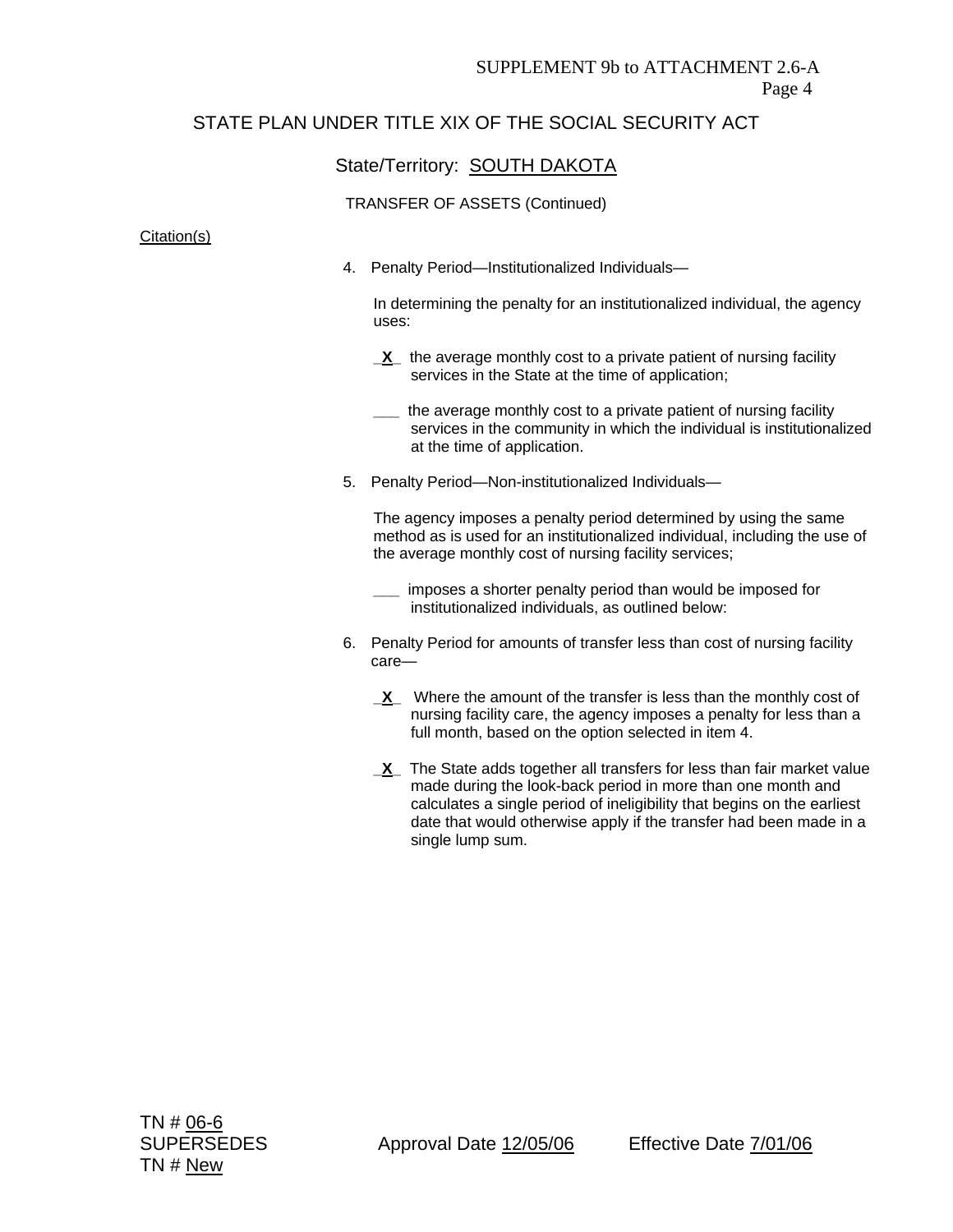## State/Territory: **SOUTH DAKOTA**

#### TRANSFER OF ASSETS (Continued)

#### Citation(s)

- 7. Penalty Period—Transfer by a spouse that results in a penalty period for the individual
	- a. The agency apportions any existing penalty period between the spouses using the method outlined below, provided the spouse is eligible for Medicaid. A penalty can be assessed against the spouse, and some portion of the penalty against the individual remains.

The agency apportions the number of months of ineligibility equally between the individual receiving long-term care services and the individual's spouse who is applying for long-term care services if the following conditions exist:

- i. Both the individual and the individual's spouse are in longterm care;
- ii. The department had previously determined that the individual receiving long-term care services was ineligible because of a transfer and the individual is currently serving out a period of ineligibility; and
- iii. The spouse would otherwise be eligible for long-term care services except for the period of eligibility.
- b. If one spouse is no longer subject to a penalty, the remaining penalty period must be served by the remaining spouse.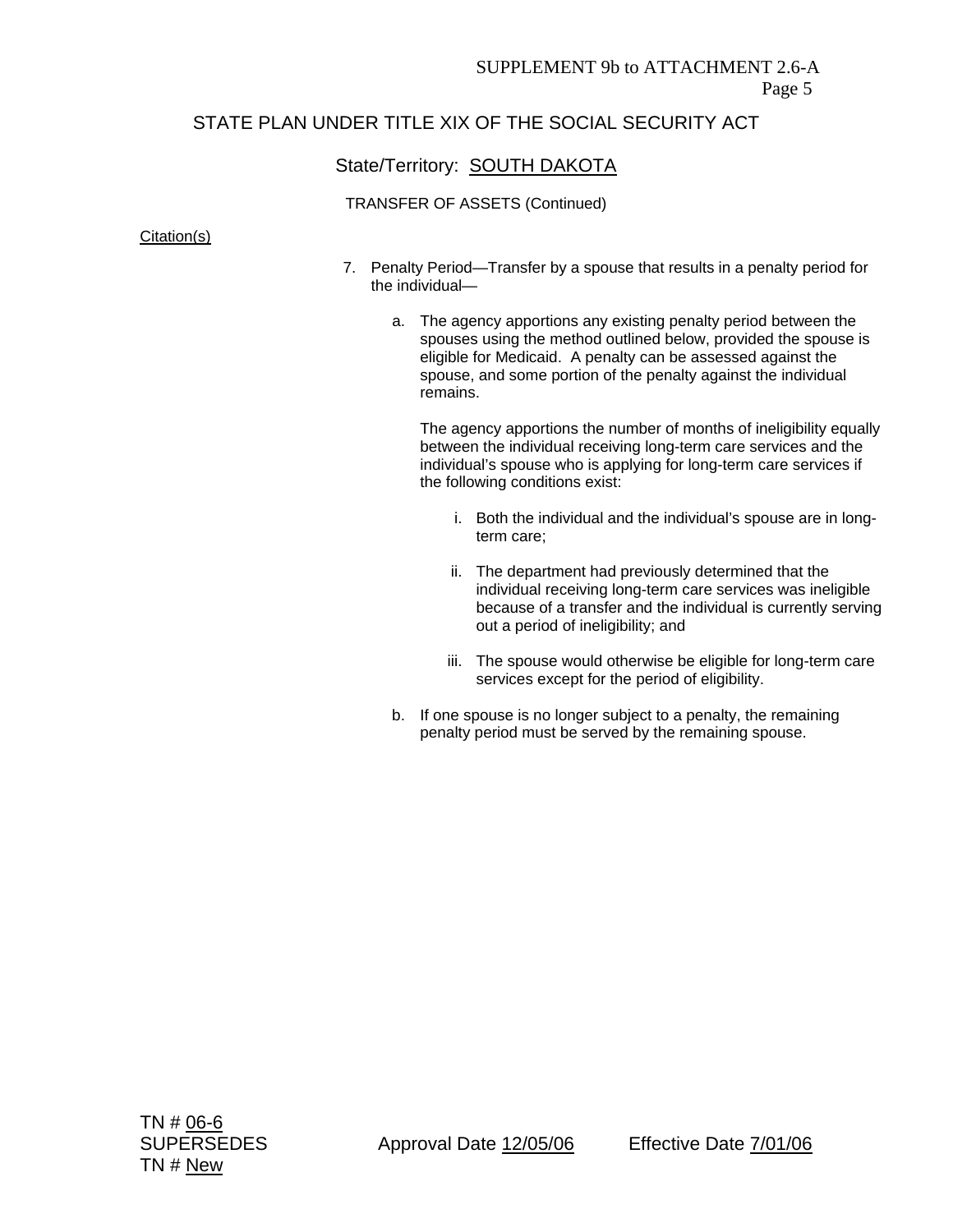### State/Territory: **SOUTH DAKOTA**

#### TRANSFER OF ASSETS (Continued)

#### Citation(s)

8. Treatment of a transfer of income—

When income has been transferred as a lump sum, the agency will calculate the penalty period on the lump sum value.

When a stream of income or the right to a stream of income has been transferred, the agency will impose a penalty period for each income payment.

- **X** For transfers of individual income payment, the agency will impose partial month penalty periods using the methodology selected in 6 above.
- **X** For transfers of the right to an income stream, the agency will base the penalty period on the combined actuarial value of all payments transferred.
- 9. Imposition of a penalty would work an undue hardship—

The agency does not impose a penalty for transferring assets for less than fair market value in any case in which the agency determines that such imposition would work an undue hardship. The agency will use the following criteria in making undue hardship determinations:

Application of a transfer of assets penalty would deprive the individual:

- a. Of medical care such that the individual's health or life would be endangered; or
- b. Of food, clothing, shelter, or other necessities of life.